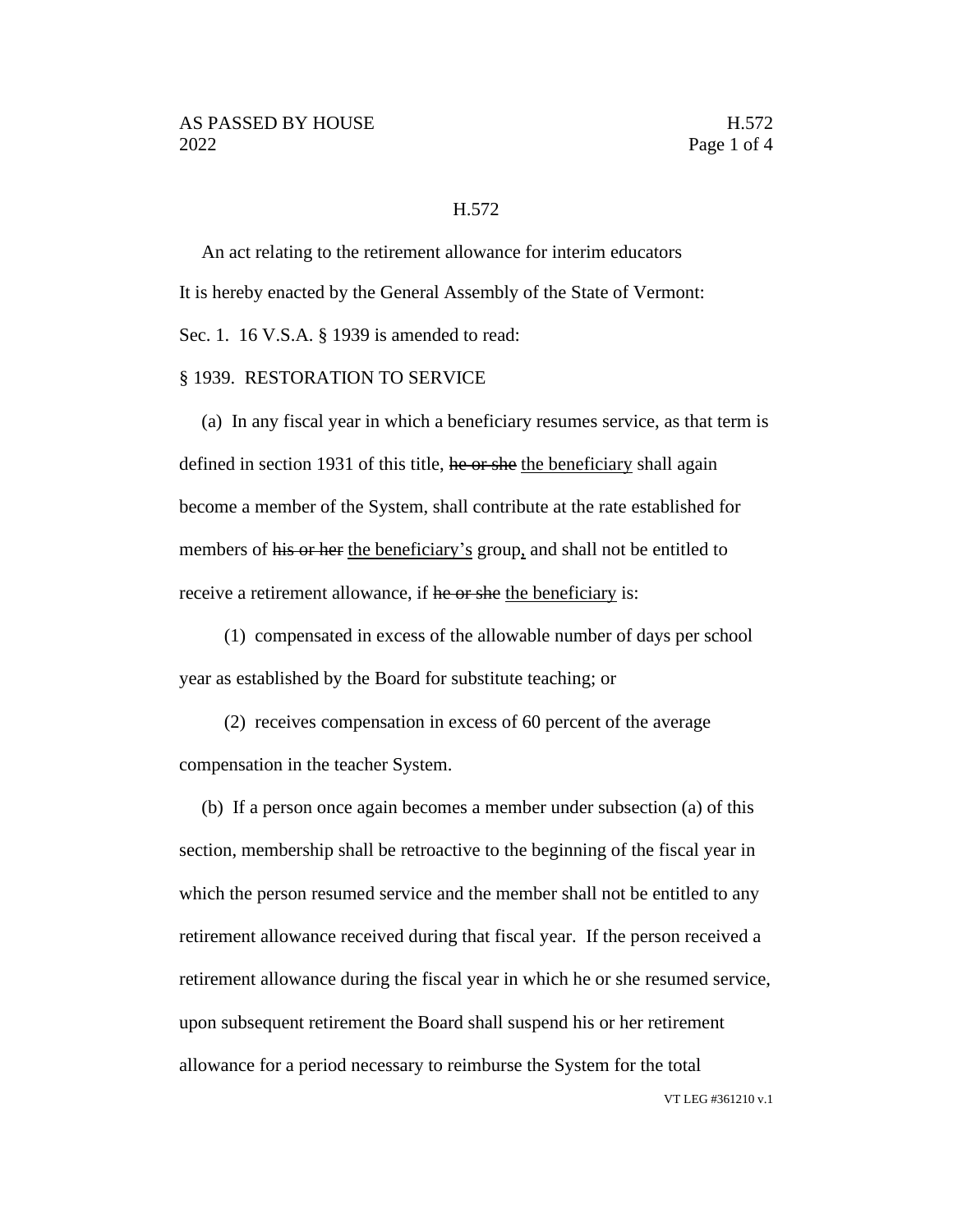retirement allowance received during the period in which the beneficiary resumed service and became a member.

(c) Upon subsequent retirement of a person who once again becomes a member under subsection (a) of this section, the beneficiary's former retirement allowance shall be restored, but the beneficiary shall not be entitled to cost of living adjustments for the period during which he or she was restored to service. In addition to the former retirement allowance, a beneficiary shall be entitled to a retirement allowance separately computed for the period beginning with his or her last restoration to service for which the member has made a contribution.

 $(d)(1)$  Notwithstanding any other provision of law, in any fiscal year, a beneficiary who retired from the System as a Group A or a Group C member may resume service under subsection (a) of this section to serve as an interim school educator for a period not to exceed one school year and receive the beneficiary's retirement allowance for the entire period that service is resumed, provided that:

(A) the beneficiary has received a retirement allowance for six months or more prior to resuming service;

(B) the beneficiary maintains or obtains an active educator's license in the area in which the beneficiary will serve as an interim educator;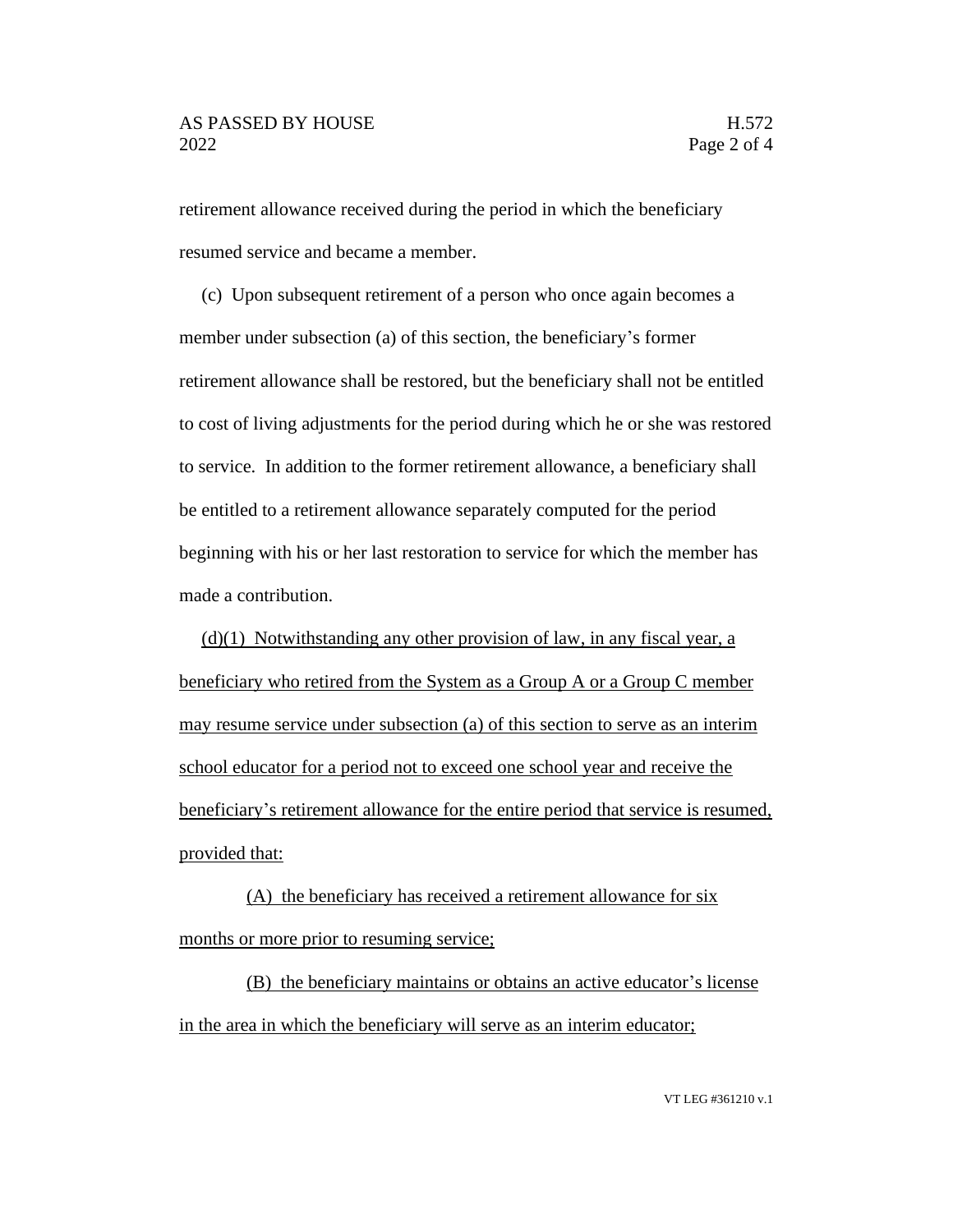(C) the beneficiary makes contributions at the rate established for members of the beneficiary's group for the entire period that service is resumed;

(D) the source of funding for the employer's contributions for the beneficiary for the entire period that service is resumed is consistent with how contributions are paid for new members in the beneficiary's group as of the date service is resumed; and

(E) the employer of the beneficiary makes payments into the Retired Teachers' Health and Medical Benefits Fund, established in section 1944b of this title, for the entire period that service is resumed in a manner consistent with how those payments are made for new members in the beneficiary's group as of the date service is resumed.

(2) Upon subsequent retirement of a person who once again becomes a member under subdivision (1) of this subsection, the beneficiary shall not be entitled to a retirement allowance separately computed for the period that service was resumed.

(e)(1) Annually, on or before July 15 each year, each superintendent shall submit to the Agency of Education a report on the number of beneficiaries of the System who have resumed service pursuant to subsection (d) of this section.